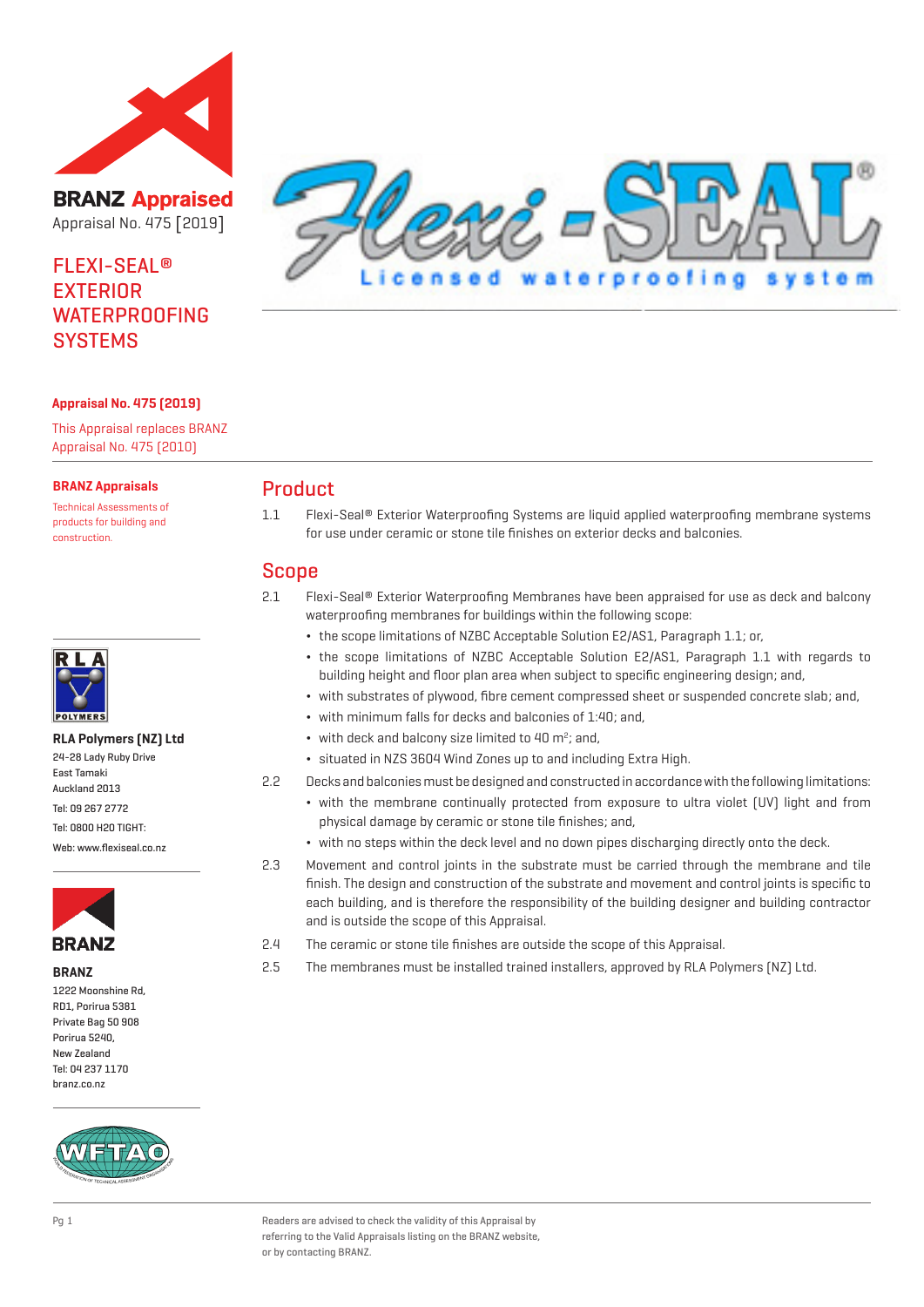

# Building Regulations

Appraisal No. 475 [2019]

**BRANZ Appraised** 

# **New Zealand Building Code (NZBC)**

3.1 In the opinion of BRANZ, the Flexi-Seal® Exterior Waterproofing Systems, if designed, used, installed and maintained in accordance with the statements and conditions of this Appraisal, will meet the following provisions of the NZBC:

**Clause B2 DURABILITY:** Performance B2.3.1 (b) 15 years and B2.3.2. Flexi-Seal® Exterior Waterproofing Membranes meet these requirements. See Paragraph 9.1.

**Clause E2 EXTERNAL MOISTURE:** Performance E2.3.1 and E2.3.2. Decks and balconies incorporating Flexi-Seal® Exterior Waterproofing Systems meet these requirements. See Paragraphs 13.1 – 13.9.

**Clause F2 HAZARDOUS BUILDING MATERIALS:** Performance F2.3.1. Flexi-Seal® Exterior Waterproofing Systems meet this requirement and will not present a health hazard to people.

# Technical Specification

- 4.1 Materials supplied by RLA Polymers (NZ) Ltd are as follows:
	- Flexi-Seal® TWO PART is a two-part, flexible, acrylic, cementitious liquid waterproofing membrane. Once mixed it is coloured grey and supplied in kits of 10 litre liquid (in a 20L bucket) and a 15kg bag of powder. (Note: Flexi-Seal® is a Class II as per AS/NZS 4858.)
	- Flexi-Seal® PUD is a single part; water based polyurethane modified, flexible waterproofing membrane. It is coloured blue and supplied in 4 and 15 litre pails
	- Orgo'Clean® is an organic cleaning concentrate for the removal of moss, mould and lichen if present on existing substrates.
	- ¬ Universal Primer is a green liquid concentrated primer for concrete and wet area plasterboard substrates.
	- ¬ RL20 Grey is a two part epoxy primer used to spot prime galvanised nails and screw heads, as well as PVC and Steel Waste traps, and to prime plywood and particle board substrates prior to the application of the Flexi-Seal®.
	- ¬ Reinforcing Bandage is polyester, woven bandage used in conjunction with Flexi-Seal® Primers or Flexi-Seal® 2 Part Liquid Membrane as a bond breaking mechanism to reinforce wall/wall and wall/floor junctions as well as cracks in concrete floors.
	- ¬ Butylseal Tape is a Butyl Rubber Tape used to detail wall/wall joints and all exterior joints and it is available in a roll of 80 or 150 mm wide and 15 m long.
	- ¬ Silcoflex 590 Neutral Cure Silicone is a siliconised compound used as a bond breaker medium at wall/wall and wall/floor junctions.
	- ¬ Aftek FlexPro50FC or NPT U-Seal 500 are siliconised compounds designed to fill controls joints such as in concrete floors.

# Handling and Storage

5.1 All materials must be stored inside, away from direct sunlight, heat and flame, in a dry space, at temperatures between 10ºC and 32ºC. Materials must not be removed from their containers until ready to use. The products in the original unopened packaging have a shelf life of 12 months from date of manufacture. Once opened, the materials must be used within 3 months.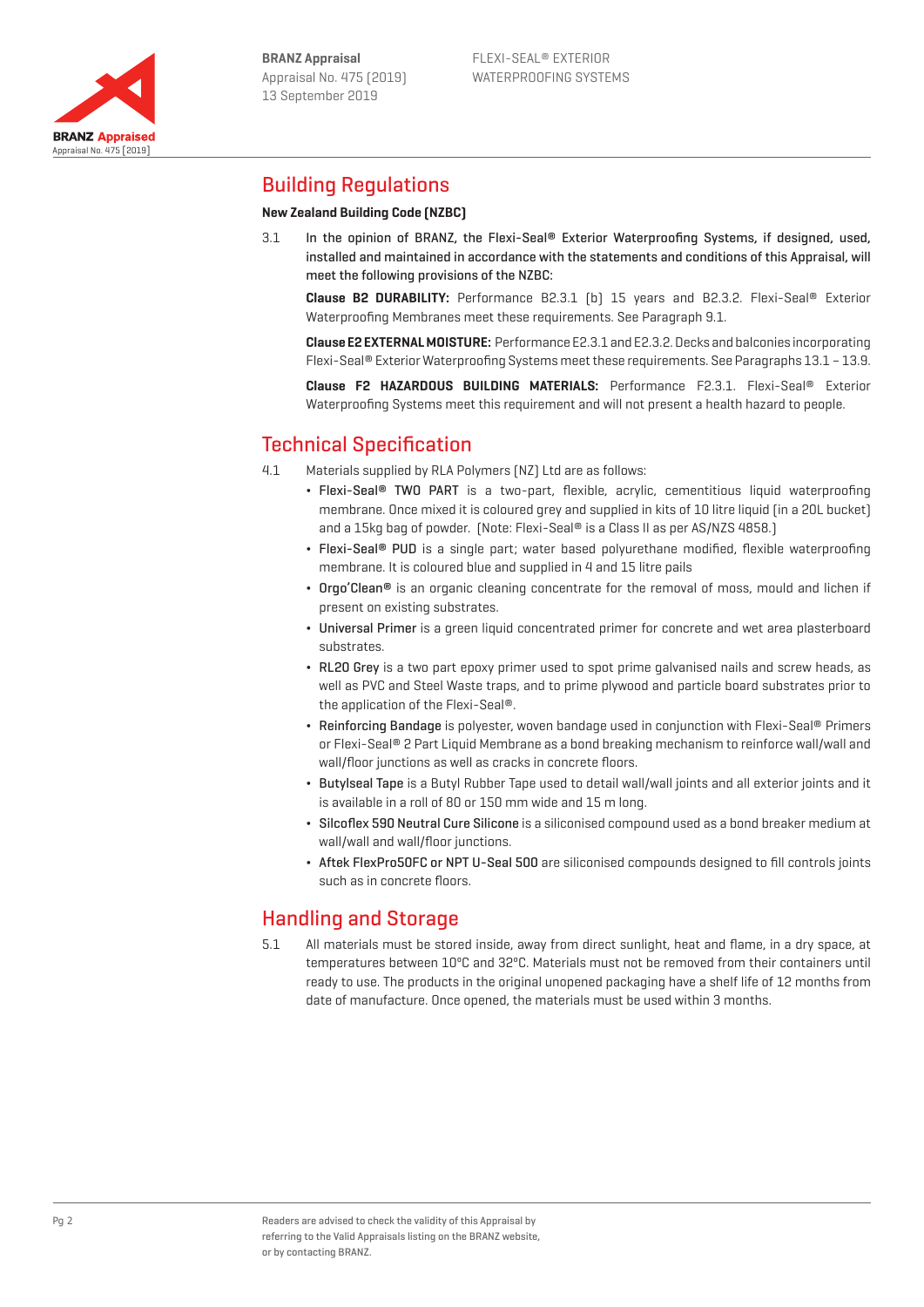

# Technical Literature

6.1 Refer to the Appraisals listing on the BRANZ Website for details of the current Technical Literature for Flexi-Seal® Exterior Waterproofing Systems. The Technical Literature must be read in conjunction with this Appraisal. All aspects of design, use, installation and maintenance contained within the scope of this Appraisal and the Technical Literature must be followed.

# Design Information

### General

- 7.1 Flexi-Seal® External Waterproofing Membranes are for use on decks and balconies where an impervious waterproof membrane is required to prevent damage to building elements and adjoining areas.
- 7.2 The membranes must be protected from exposure to UV light and from physical damage by ceramic or stone tile finishes within seven days.
- 7.3 The effective control of internal moisture must be considered at the design stage due to the impermeability of the membrane. Refer to the BRANZ publication Good Practice Guide - Membrane Roofing.
- 7.4 Movement and control joints may be required depending on the shape and size of the deck, and the finish specified. Design guidelines for control joints for tiles can be found in the BRANZ Good Practice Guide - Tiling.
- 7.5 Timber framing must comply with NZS 3604, or where specific engineering design is used, the framing shall be of at least equivalent stiffness to the framing provisions of NZS 3604, or comply with the serviceability criteria of AS/NZS 1170. In all cases framing must be provided so that the maximum span of the substrate as specified by the substrate manufacturer is met and that all sheet edges are fully supported.
- 7.6 Timber framing supporting the substrates must be constructed such that deflections do not exceed  $1/360$ <sup>th</sup> of the span. Where NZS 3604 is used, the allowable joist spans given in Table 7.1 must be reduced by 20%.

### **Substrates**

### **Plywood**

8.1 Plywood must be a minimum of 17mm thick complying with AS/NZS 2269, CD Grade Structural with sanded C face upwards and treated to H3 (CCA treated). LOSP treated plywood must not be used. The plywood must be supported with dwangs or framing with a maximum span of 400 mm in each direction, fixed with  $10 \text{ q} \times 50 \text{ mm}$  stainless steel countersunk head screws at  $150 \text{ mm}$ centres on the edges and 200 mm through the body of the sheets.

#### **Fibre Cement Compressed Sheet**

8.2 Fibre cement compressed sheet must be manufactured to comply with the requirements of AS/NZS 2908.2 and must be specified by the manufacturer as being suitable for use as an external decking substrate. The fibre cement sheet must be of a thickness to meet specific structural design requirements and must be secured to the structure to resist wind uplift and all other forces acting on the deck or balcony, such as deflection from gravity and live loads and installed as per the manufacturer's instructions.

#### **Concrete**

8.3 Concrete substrates must be to a specific engineering design meeting the requirements of the NZBC, such as concrete construction to NZS 3101.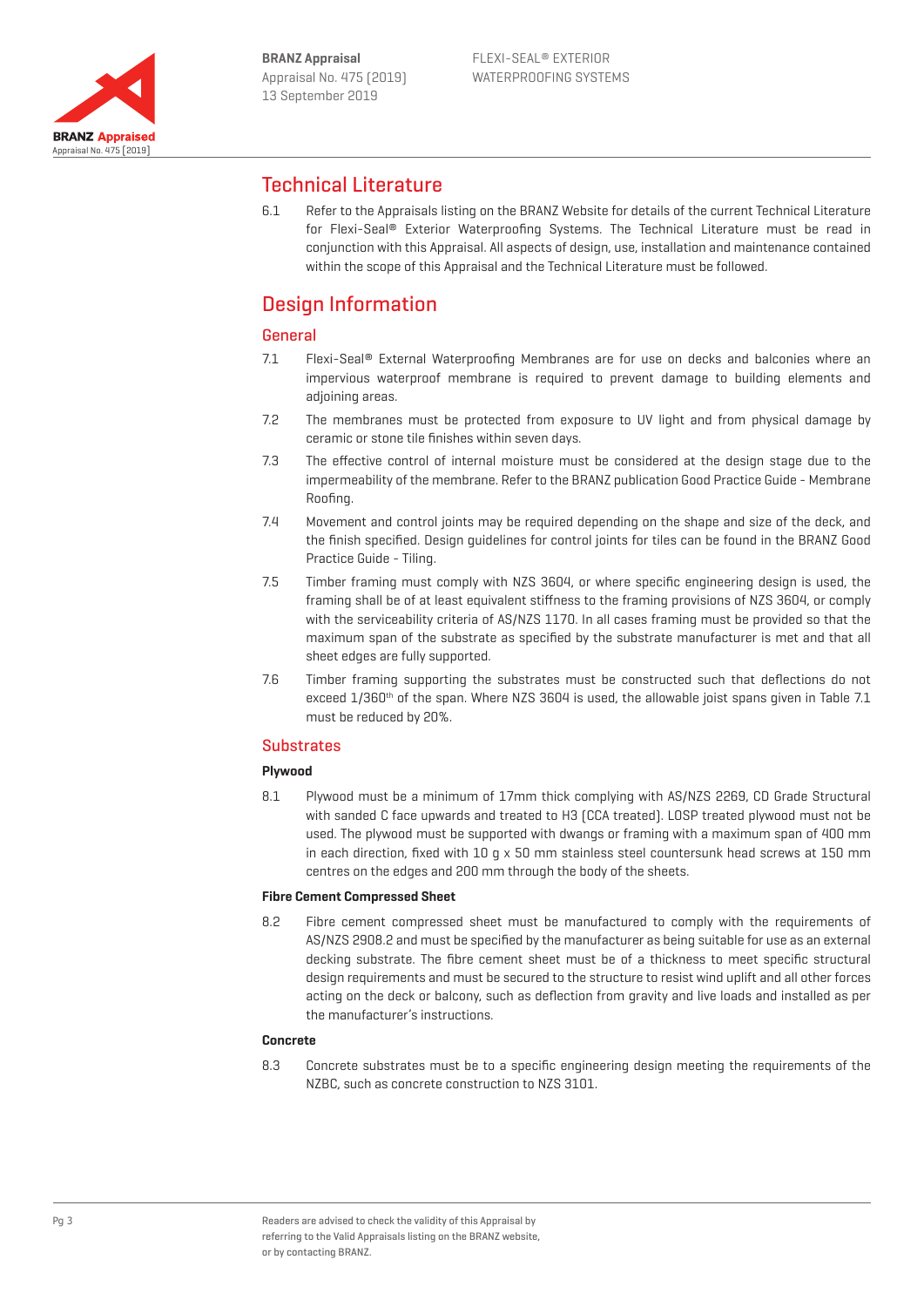

### **Durability**

#### **Serviceable Life**

9.1 Flexi-Seal® Exterior Waterproofing Systems, when subjected to normal conditions of environment and use, are expected to have a serviceable life of at least 15 years and be compatible with ceramic or stone tile finishes with a designed serviceable life of 15 – 25 years.

#### **Maintenance**

- 10.1 No maintenance of the membranes will be required provided significant substrate movement does not occur and the tiling finish remains intact. Regular checks must be made of tiled areas to ensure they are sound and will not allow moisture to penetrate. Any cracks or damage must be repaired immediately by repairing the tiles, grout and sealant.
- 10.2 In the event of damage to the membrane, the tiling must be removed and the membrane repaired by removing the damaged portion and applying a patch as for new work.
- 10.3 Drainage outlets must be maintained to operate effectively and tile finishes must be kept clean. Cleaning materials that could affect polymer based membranes must not be used.

#### Prevention of Fire Occurring

11.1 Separation or protection must be provided to Flexi-Seal® Exterior Waterproofing Systems from heat sources such as fire places, heating appliances, flues and chimneys. Part 7 of NZBC Acceptable Solutions C/AS1 – C/AS6 and NZBC Verification Method C/VM1 provide methods for separation and protection of combustible materials from heat sources.

#### External Moisture

- 12.1 Decks and balconies must be designed and constructed to shed precipitated moisture. They must also take account of snowfalls in snow prone areas. A means of meeting code compliance with NZBC Clause E2.3.1 is given in the Technical Literature which gives details aligned with NZBC Acceptable Solution E2/AS1.
- 12.2 When installed in accordance with this Appraisal and the Technical Literature, Flexi-Seal® Exterior Waterproofing Membranes will prevent the penetration of water and will therefore meet code compliance with Clause E2.3.2. The membranes are impervious to water and will give a weathertight deck or balcony.
- 12.3 Flexi-Seal® Exterior Waterproofing Membranes are impermeable; therefore a means of dissipating construction moisture must be provided in the building design and construction to meet code compliance with Clause E2.3.6.
- 12.4 The minimum fall to decks and balconies is 1 in 40. The minimum fall to gutters is 1 in 60 and all falls must slope to an outlet. Inadequate falls will allow moisture to collect and increase the risk of deterioration of the membrane and tiling finish.
- 12.5 Deck and balcony falls must be built into the substrate and not created with mortar screeds applied over the membrane.
- 12.6 Allowance for deflection and settlement of the substrate must be made in the design of the deck or balcony to ensure falls are maintained and no ponding of water can occur.
- 12.7 Drainage flanges must be used for any outlet and must be fitted with a grate or cage to reduce potential sources of blockages. An overflow must be provided where the deck or balcony does not drain to an external gutter or spouting.
- 12.8 Penetrations and upstands of the membranes must be raised above the level of any possible flooding caused by blockage of deck and balcony drainage.
- 12.9 The design of details not covered by the Technical Literature is subject to specific weathertightness design and is outside the scope of this Appraisal.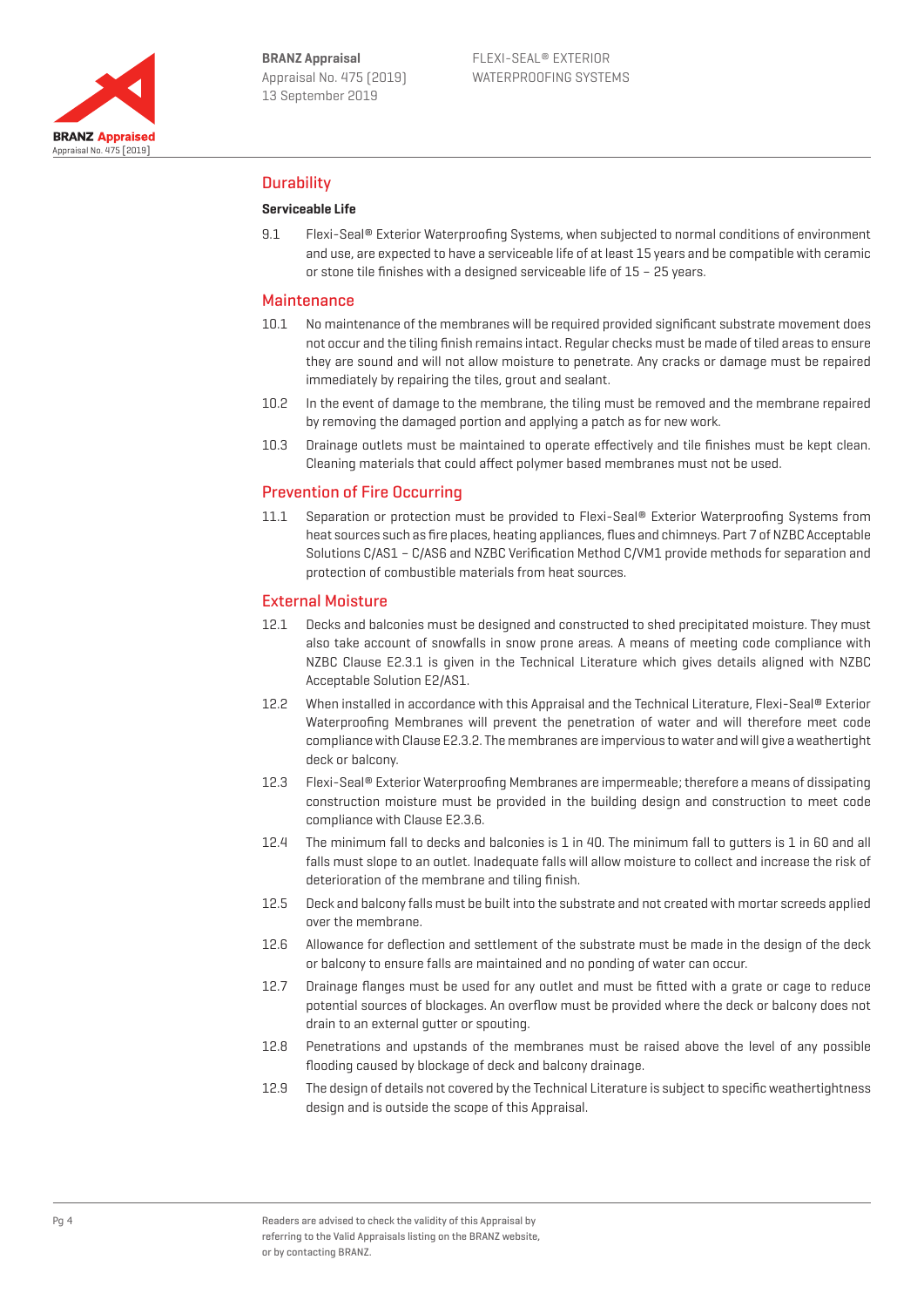

# Installation Information

### Installation Skill Level Requirement

- 13.1 Installation of the membranes must be completed by trained installers, approved by RLA Polymers (NZ) Ltd that have experience in the application of waterproofing membranes and understand waterproofing principles.
- 13.2 Installation of substrates must be completed by, or under the supervision of, Licensed Building Practitioners with the relevant Licence Class, in accordance with the instructions given within the RLA Polymers (NZ) Ltd Technical Literature and this Appraisal.

#### Preparation of Substrates

- 14.1 Substrates must be dry, clean and stable before installation commences. Surfaces must be smooth and free from nibs, sharp edges, dust, dirt or other materials such as oil, grease or concrete formwork release agents. All surface defects must be filled to achieve an even and uniform surface.
- 14.2 The relative humidity of concrete substrates must be 75% or less before membrane application. The concrete can be checked for dryness by using a hygrometer, as set out in BRANZ Bulletin No. 585.
- 14.3 The moisture content of a timber substructure must be a maximum of 20% and fibre cement and plywood sheet must be dry at time of membrane application. This will generally require plywood and fibre cement sheets to be covered until just before the membrane is laid, to prevent rain wetting.
- 14.4 Fibre cement sheet substrates must be primed with Universal Primer diluted 1:1 with water and allowed to cure before the membrane is installed.
- 14.5 Flexi-Seal® Mega Prime must be used to prime all plastic waste traps and plywood substrates.

#### Membrane Installation

- 15.1 Installation must not be undertaken where the substrate surface temperature is below 10ºC or above 35ºC.
- 15.2 Flexi-Seal® liquid and Flexi-Seal® powder must be mixed and left to stand for 5 minutes before re-mixing, then applying. Flexi-Seal® PUD must be thoroughly stirred before application.
- 15.3 The membranes must be applied in a minimum of two coats at the rates set out in the Technical Literature. Subsequent coats must be applied in the opposite direction to the previous coat.
- 15.4 Membrane application can be made by roller (medium/long nap), brush (long bristle), or a rubber grouting blade.
- 15.5 Plywood, compressed sheet and concrete deck substrates must have the Flexi-Seal® Reinforcing Tape installed at wall/floor junctions or expansion joints. In all other situations, reinforcement provisions as set out in this Appraisal and the Technical Literature apply.
- 15.6 It is strongly recommended that the membranes are protected with temporary covers until it is fully cured in case of mechanical damage or rain wetting.
- 15.7 Clean up may be undertaken with water.

#### **Tiling**

- 16.1 The membranes must be cured for at least 24 hours in summer and 48 hours in winter before tiling. The cured membranes must be protected at all times to prevent mechanical damage, so may require temporary covers until the finishing is completed.
- 16.2 Tiling must be undertaken in accordance with AS 3958.1 and the BRANZ Good Practice Guide: Tiling. The compatibility of tile adhesive must be confirmed with RLA Polymers (NZ) Ltd.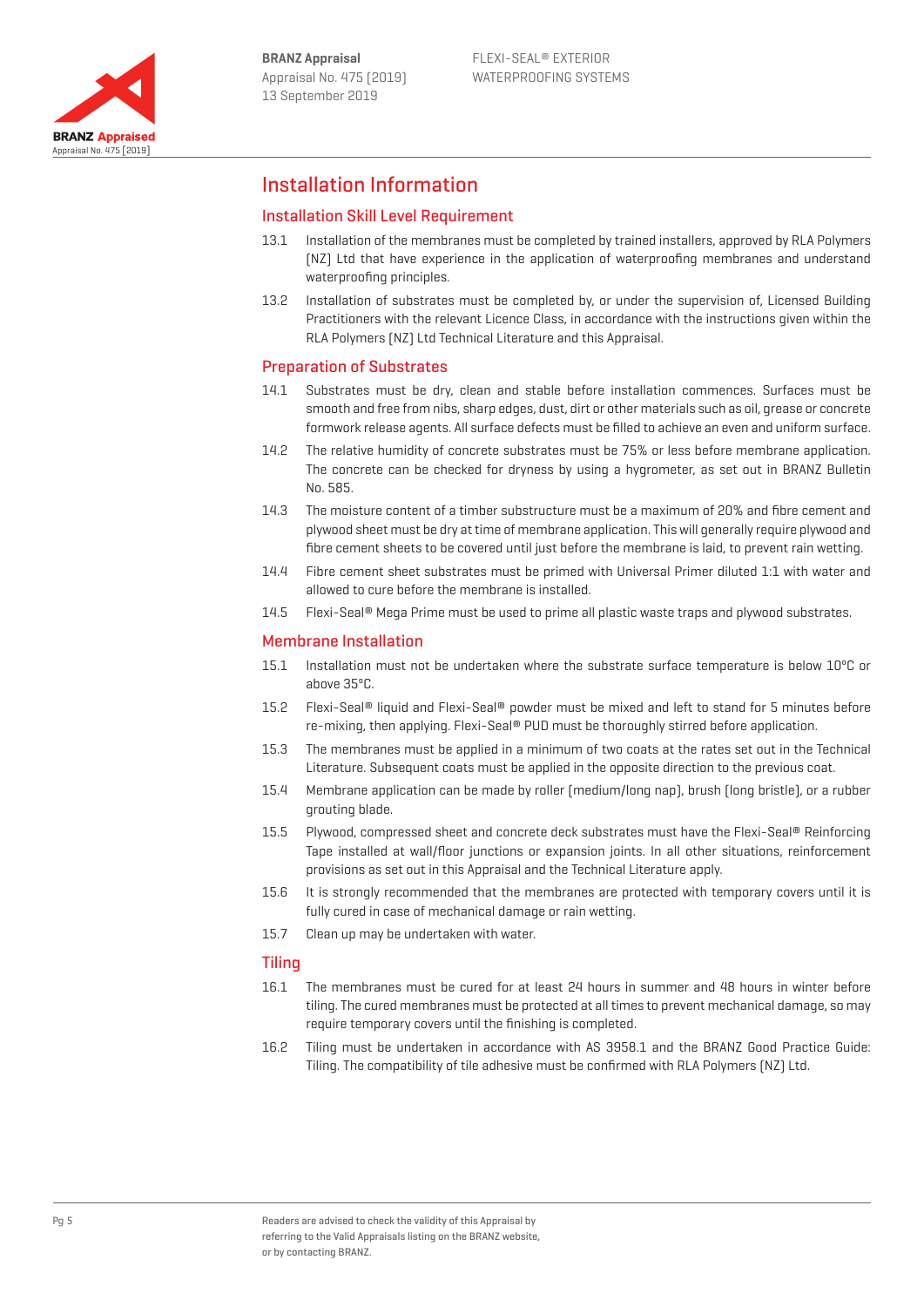

### **Inspections**

- 17.1 Critical areas of inspection for waterproofing systems are:
	- ¬ Construction of substrates, including crack control and installation of bond breakers and movement control joints.
	- ¬ Moisture content of the substrate prior to the application of the membrane.
	- ¬ Acceptance of the substrate by the membrane installer prior to application of the membrane.
	- ¬ Installation of the membrane to the manufacturer's instructions, particularly installation to the correct thickness and use of reinforcement.
	- ¬ Membrane curing and integrity prior to the installation of tiles, including protection from moisture, frost and mechanical damage during curing.

#### Health and Safety

18.1 Safe use and handling procedures for the membrane systems are provided in the Technical Literature. The products must be used in conjunction with the relevant Materials Safety Data Sheet for each membrane.

# Basis of Appraisal

The following is a summary of the technical investigations carried out:

#### **Tests**

- 19.1 The following testing of Flexi-Seal® Exterior Waterproofing System has been undertaken by the following organisations:
	- ¬ BRANZ durability, water absorption, thermal stability, shear, adhesion, static water head resistance and water vapour transmission.
	- ¬ CSIRO, Australia testing to the requirements of AS/NZS 4858.
- 19.2 The above test methods and results have been reviewed by BRANZ and found to be satisfactory.

#### Other Investigations

- 20.1 An assessment was made of the durability of the Flexi-Seal® Exterior Waterproofing System by BRANZ technical experts.
- 20.2 Site inspections were carried out by BRANZ to examine the practicability of installation.
- 20.3 The Technical Literature has been examined by BRANZ and found to be satisfactory.

#### **Ouality**

- 21.1 The manufacture of the Flexi-Seal® Exterior Waterproofing Membranes has been examined by BRANZ and found to be satisfactory.
- 21.2 The quality of manufacture of the Flexi-Seal® Exterior Waterproofing Membranes is the responsibility of RLA Polymers (NZ) Ltd.
- 21.3 The quality of supply to the market is the responsibility of RLA Polymers (NZ) Ltd.
- 21.4 The quality of installation on site is the responsibility of the RLA Polymers (NZ) Ltd approved and trained applicators.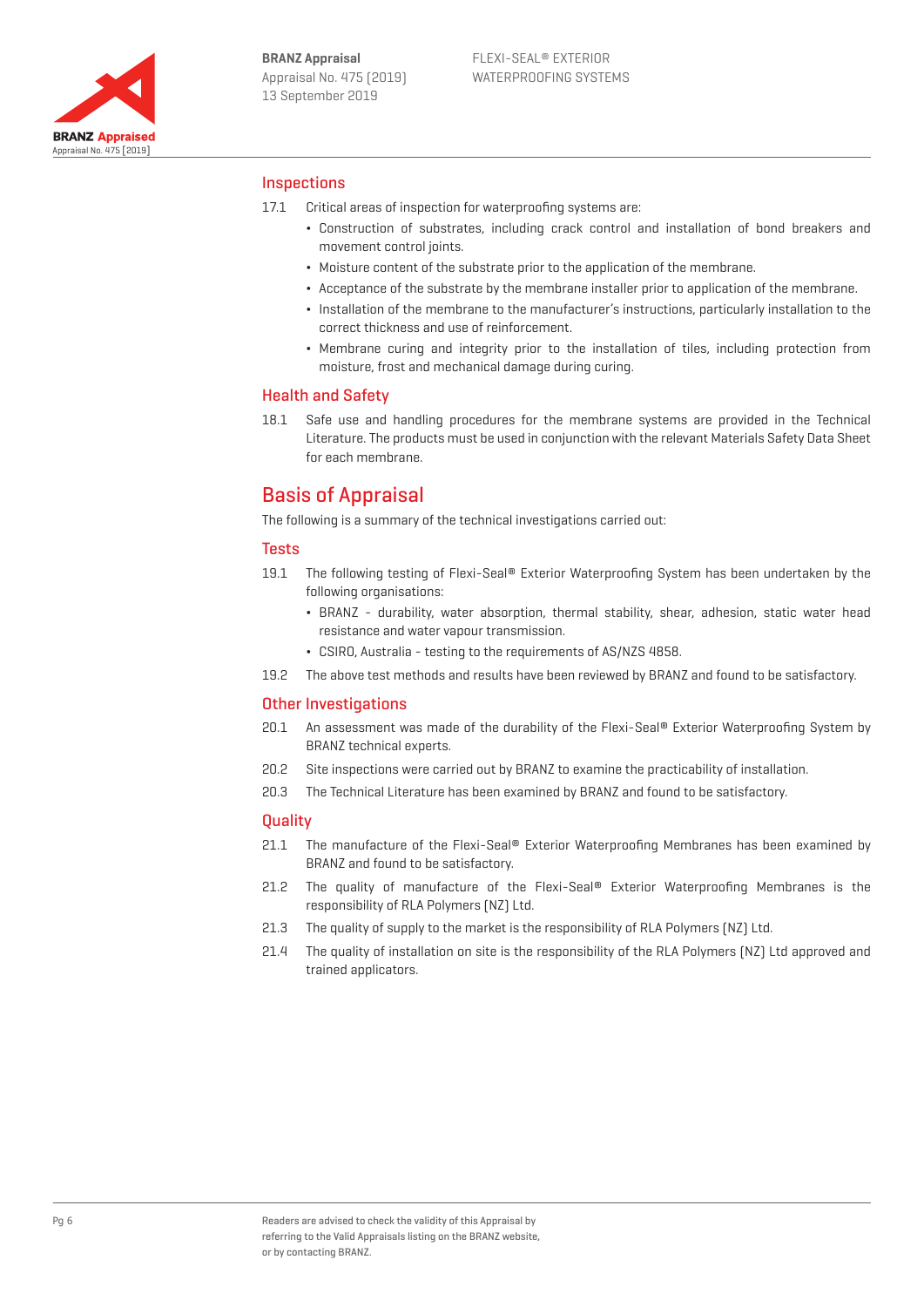**BRANZ Appraisal** Appraisal No. 475 (2019) 13 September 2019



#### Sources of Information

- $\cdot$  AS/NZS 2269 2012 Plywood structural.
- ¬ AS/NZS 2908.2:2000 Cellulose-cement products Flat sheet.
- ¬ AS 3740 2010 Waterproofing of domestic wet areas.
- ¬ AS 3958.1 2007 Guide to the installation of ceramic tiles.
- ¬ Good Practice Guide Tiling, BRANZ, April 2015.
- ¬ NZS 3101:2006 Concrete structures.
- ¬ NZS 3109:1997 Concrete construction.
- ¬ NZS 3602:2003 Timber and wood-based products for used in buildings.
- ¬ NZS 3603:1994 Timber structures standard.
- ¬ NZS 3604:2011 Timber-framed buildings.
- ¬ Acceptable Solutions and Verification Methods for New Zealand Building Code External Moisture Clause E2, Ministry of Business, Innovation and Employment, Third Edition July 2005 (Amendment 7, 01 January 2017).
- ¬ Ministry of Business, Innovation and Employment Record of amendments Acceptable Solutions, Verification Methods and handbooks.
- ¬ The Building Regulations 1992.